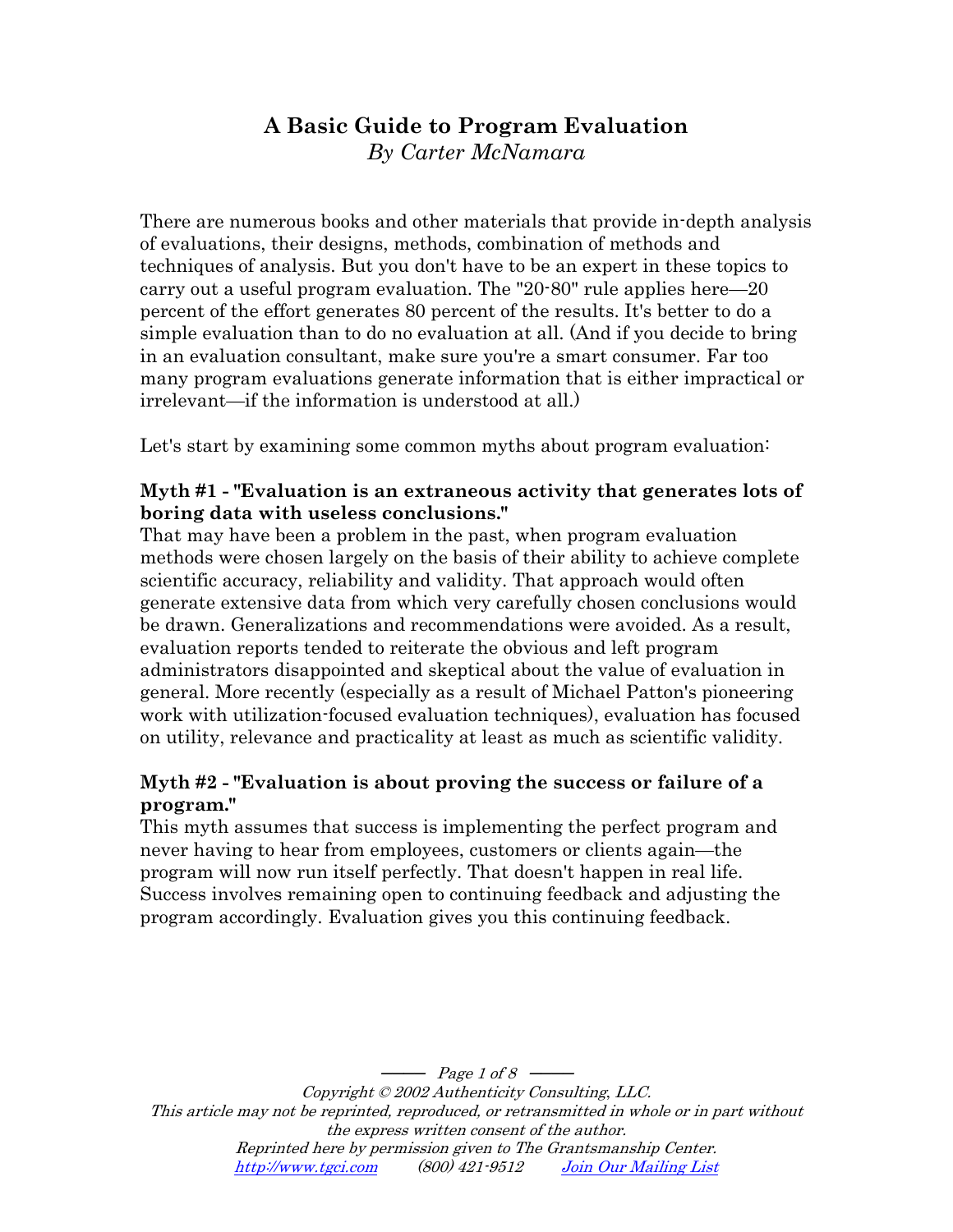#### **Myth #3 - "Evaluation is a unique and complex process that occurs at a certain time in a certain way, and almost always includes the use of outside experts."**

Many people believe that they must be completely conversant with concepts such as validity and reliability. They don't. They do have to consider what information they will require in order to make current decisions about program issues or needs. And they have to be willing to commit to understanding what is really going on. People regularly undertake some form of program evaluation—they just don't do it in a formal fashion, so they don't get the most out of their efforts. Or they draw conclusions that are inaccurate.

So just what is program evaluation and what can it legitimately be expected to accomplish? Program evaluation can help us to:

**1. Understand, verify or increase the impact of products or services on customers or clients.** These "outcome" evaluations are increasingly required by nonprofit funders as a means of verifying that grantees are indeed helping their constituents. Too often, service providers (for-profit as well as nonprofit) depend on their own instincts and passions to decide what their customers or clients really need and whether the products or services they provide are in fact what is needed. Over time, these organizations find themselves relying on guesswork to decide what would be a good product or service, and relying on trial and error to decide how new products or services should be delivered.

**2. Improve delivery mechanisms so that they will be more efficient and less costly.** Over time, product or service delivery can easily turn into a collection of activities that are less efficient and more costly than they need to be. Evaluations can identify program strengths and weaknesses to improve the program.

**3. Verify that you're doing what you think you're doing.** Typically, plans about how to deliver services end up changing substantially as those plans are implemented. Evaluations can verify whether the program is really running as it was originally planned.

**4. Facilitate management's thinking about what a program is all about**. This includes thinking about the program's goals, how to reach its goals, and how to know whether it has reached its goals.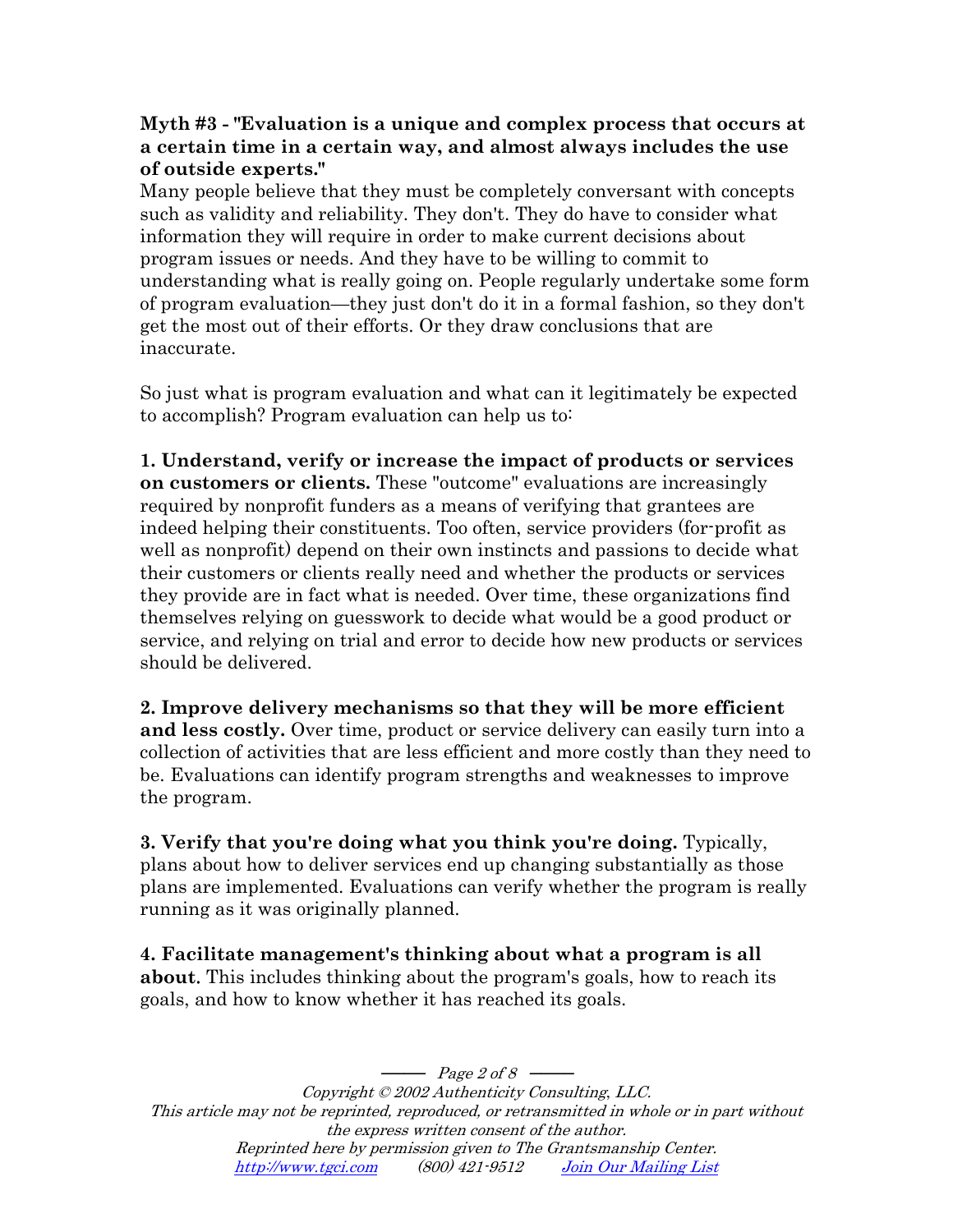#### **5. Produce data or verify results that can be used for public relations and promoting services in the community.**

**6. Produce valid comparisons between programs to decide which should be retained.** This is especially important when the organization has to cut programs because of budget cuts.

### **7. Fully examine and describe effective programs for replication elsewhere.**

Usually, management is faced with having to make major decisions due to decreased funding, ongoing complaints, unmet needs among customers and clients, or the need to improve service delivery. Your program evaluation plans depend on what information you must collect in order to make such decisions. Do you want to know more about what is actually going on in your programs, whether a particular program is meeting its goals, or about the impact of a program on customers or clients? You may want your evaluation to yield one of these results, a combination of these results, or other information. Ultimately, it's up to you.

The more focused you are about what you want to examine in carrying out the evaluation, the more efficient you can be, the less time it will take, and the less it will probably cost you.

There are trade-offs, too, in the breadth and depth of information you get. The more breadth you want, usually the less depth you get (unless you have lots of resources at your disposal). On the other hand, if you want to examine a certain aspect of a program in great detail, you will probably not get as much information about other aspects of the program.

Consider the following key questions when designing a program evaluation.

**1. For what purposes is the evaluation being done?** In other words, what do you want to be able to decide as a result of the evaluation?

**2. Who are the audiences for the information from the evaluation**? (e.g., funders, board, management, staff, clients)

**3. What do you need in order to make an informed decision and/or enlighten your intended audiences?** (e.g., information to explain the product or program—its inputs, activities and outputs; the customers or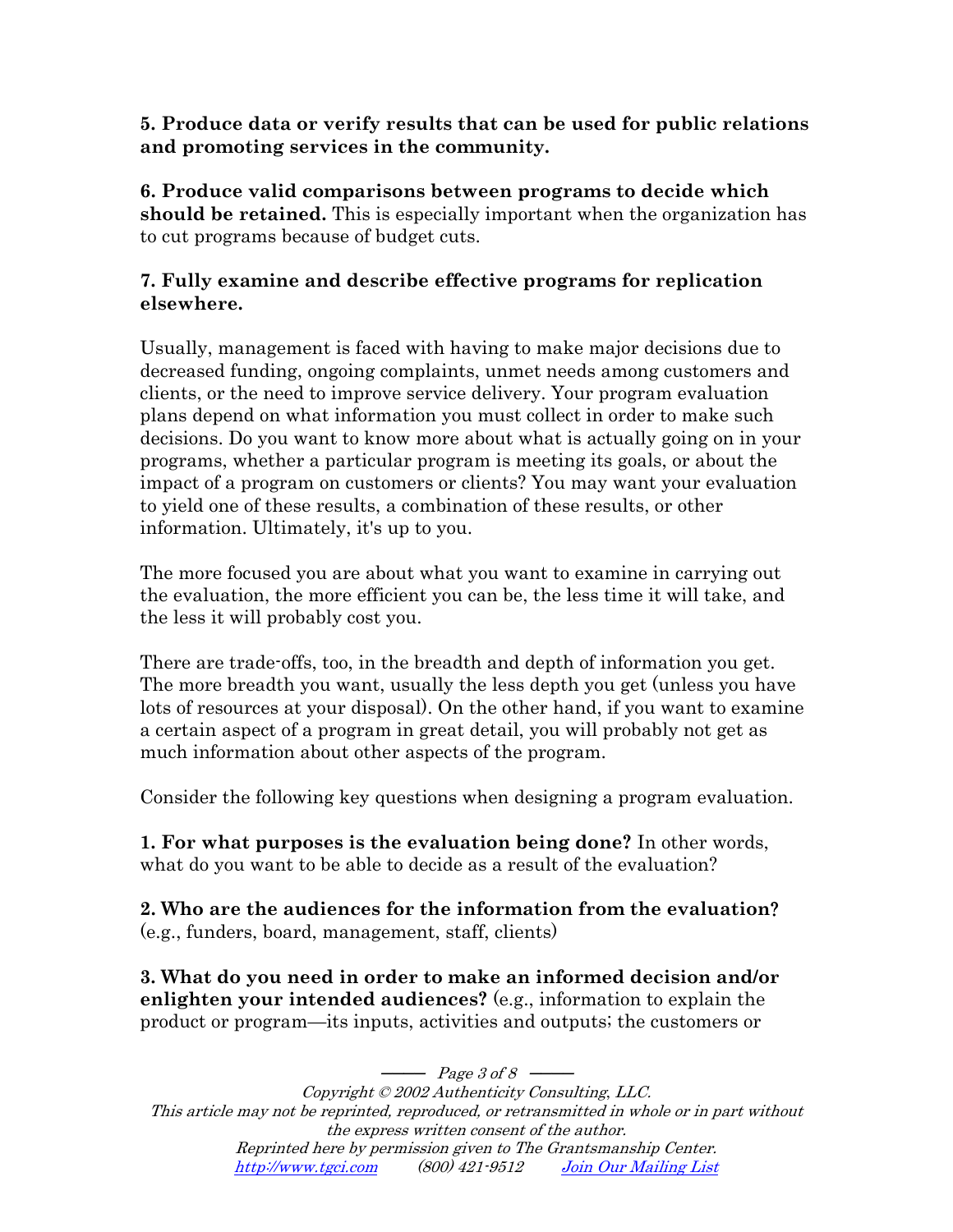clients who use the product or program; strengths and weaknesses of the product or program; outcomes for customers or clients; how and why the product or program failed)

**4. From what sources should the information be collected?** (e.g., employees, customers, clients, groups of customers or clients and employees together, program documentation)

**5. How can that information be collected?** (e.g., questionnaires, interviews, examining documentation, observing customers or employees, conducting focus groups of customers or employees)

# **6. When is the information needed and by when must it be collected?**

# **7. What resources are available to collect the information?**

# **Goals-Based Evaluation**

Often programs are established to meet one or more specific goals. Goalsbased evaluations involve evaluating the extent to which programs are meeting predetermined goals or objectives. Here are questions to ask yourself when designing an evaluation to see if you have reached your goals:

#### **1. How were the program goals (and objectives, if applicable) established? Was the process effective?**

**2. What is the status of the program's progress toward achieving the goals?** 

**3. Will the goals be achieved according to the timelines specified in the program implementation or operations plan? If not, why not?** 

**4. Do personnel have adequate resources (money, equipment, facilities, training, etc.) to achieve the goals?** 

**5. How should priorities be changed to put more focus on achieving the goals?** (Depending on the context, this might be viewed as a program management decision, more than an evaluation question.)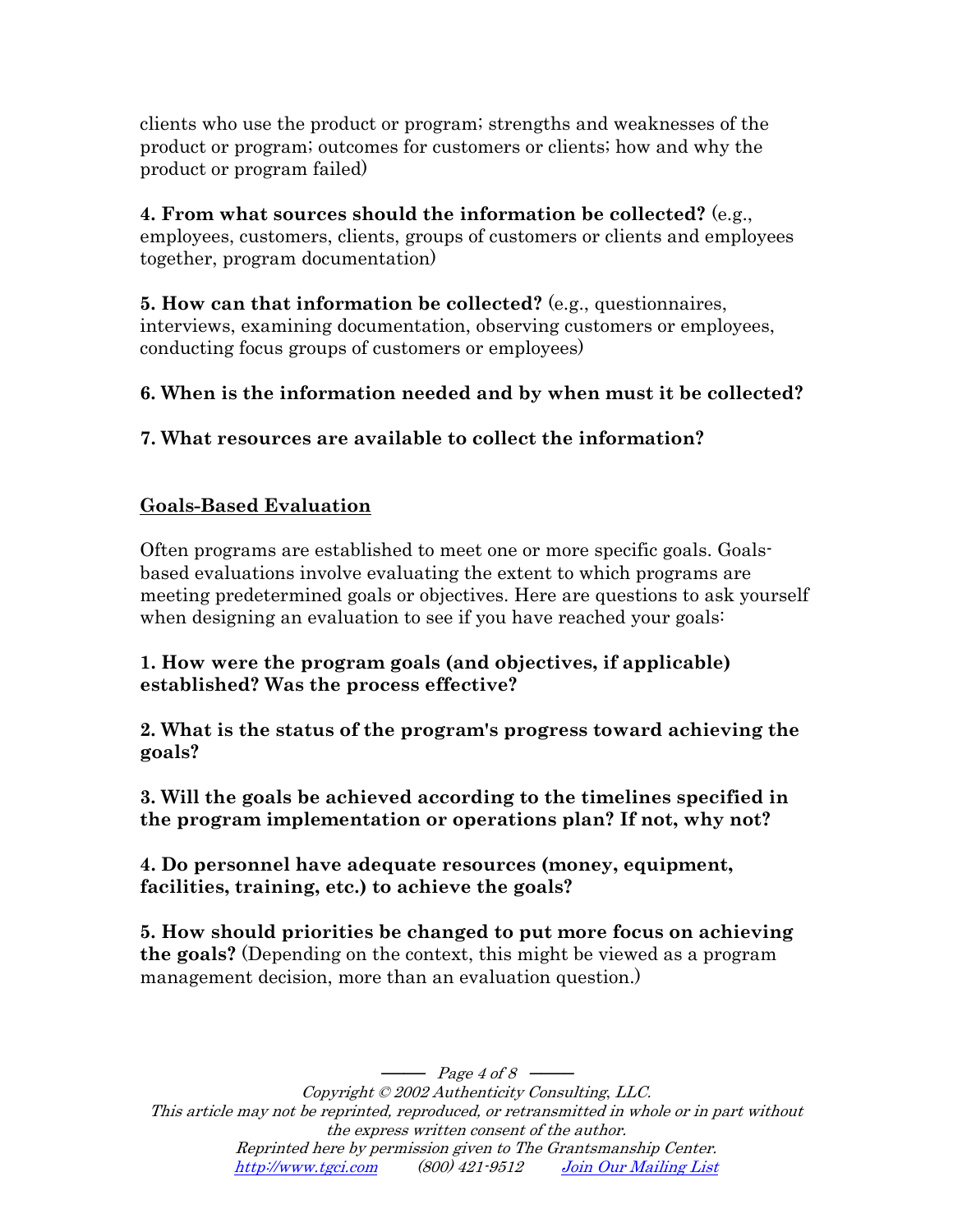**6. How should timelines be changed?** (Be careful about making these changes—know why efforts are behind schedule before timelines are changed.)

**7. How should goals be changed?** (Be careful about making these changes—know why efforts are not achieving the goals before changing the goals. And ask whether any goals should be added or removed.)

# **8. How should goals be established in the future?**

# **Process Evaluation**

Process evaluations are geared to fully understanding how a program works—how it produces the results that it does. These evaluations are useful when long-standing programs have changed over the years, when employees or customers report numerous complaints about the program, or when there appear to be inefficiencies in delivering program services. They are also useful for accurately portraying to outside parties how a program truly operates (e.g., for replication elsewhere).

Examples of questions to ask yourself when designing a process evaluation are:

### **1. On what basis do employees and/or customers decide that products or services are needed?**

**2. What is required of employees in order to deliver the product or services?** 

**3. How are employees trained to deliver the product or services?** 

**4. How do customers or clients come into the program?** 

**5. What is required of customers or clients?** 

**6. How do employees select which products or services will be provided to the customer or client?** 

**7. What is the general process that customers or clients go through with the product or program?**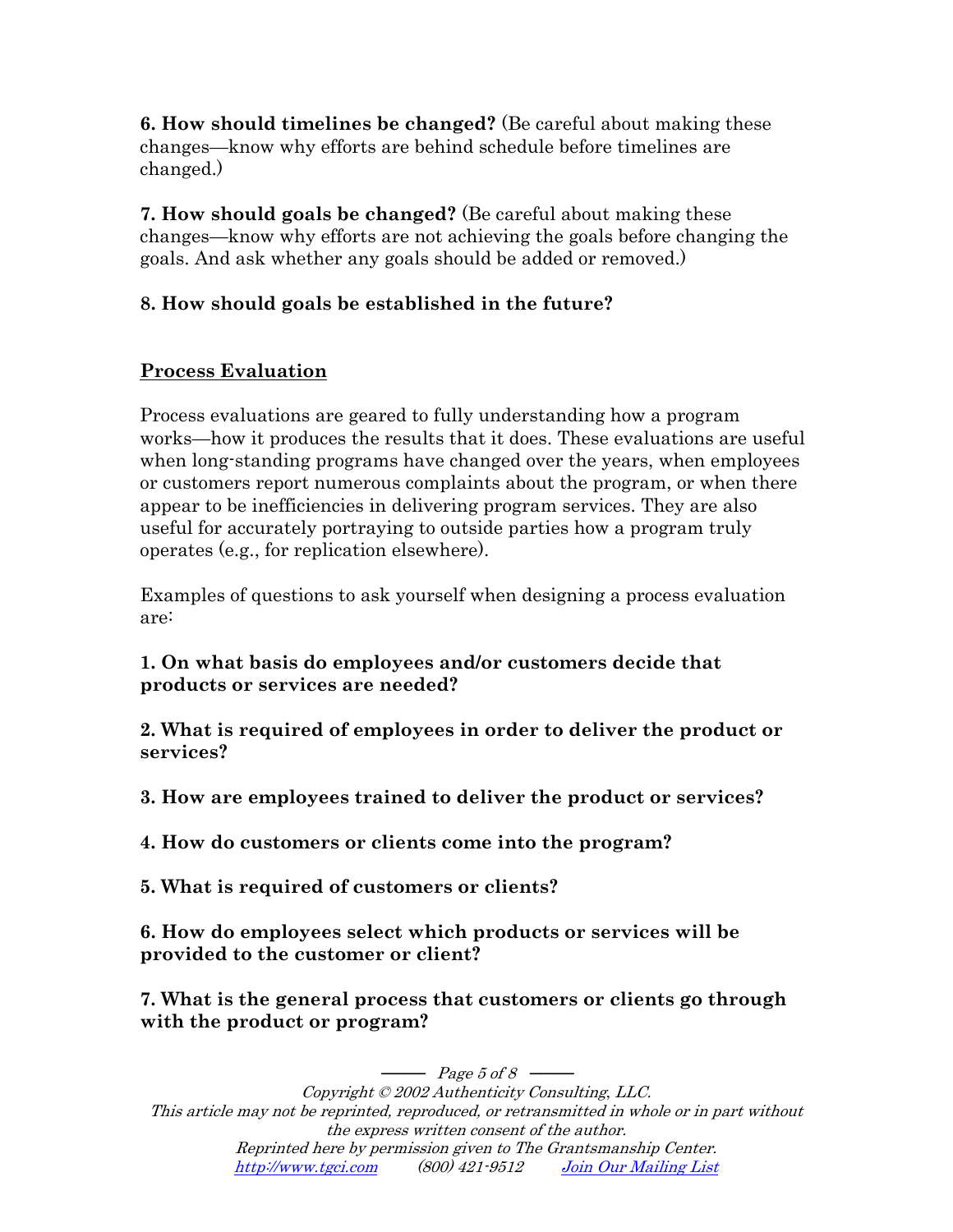**8. What do customers or clients consider to be strengths of the product or program?** 

**9. What do staff members consider to be strengths of the product or program?** 

**10. What typical complaints are heard from employees and/or customers?** 

**11. What do employees and/or customers recommend to improve the product or program?** 

**12. On what basis do employees and/or customers decide that the product or service is no longer needed?** 

#### **Outcomes Evaluation**

Program evaluation with a focus on outcomes has become increasingly important for nonprofits, and funders are demanding it more and more. An outcomes evaluation helps you decide if you are really conducting the right program activities to bring about the results you believe (or better yet, you've verified) to be needed by your clients (rather than just engaging in busy activities which seemed reasonable enough at the time). Outcomes are benefits to clients from participation in the program. Outcomes are usually stated in terms of enhanced learning (knowledge, perceptions/attitudes or skills) or conditions, e.g., increased literacy, self-reliance, etc. Outcomes should not be confused with program outputs or units of services, e.g., the number of clients who went through a program.

The United Way of America provides an excellent overview of outcomes evaluation at its Web site [\(http://national.unitedway.org/outcomes/](http://national.unitedway.org/outcomes/)). It includes an introduction to outcomes measurement, a program outcome model, an explanation of why you should measure outcomes, steps to success for measuring outcomes, examples of outcomes, and outcome indicators for various programs. The following discussion summarizes some of that information.

To perform an outcomes evaluation, you should: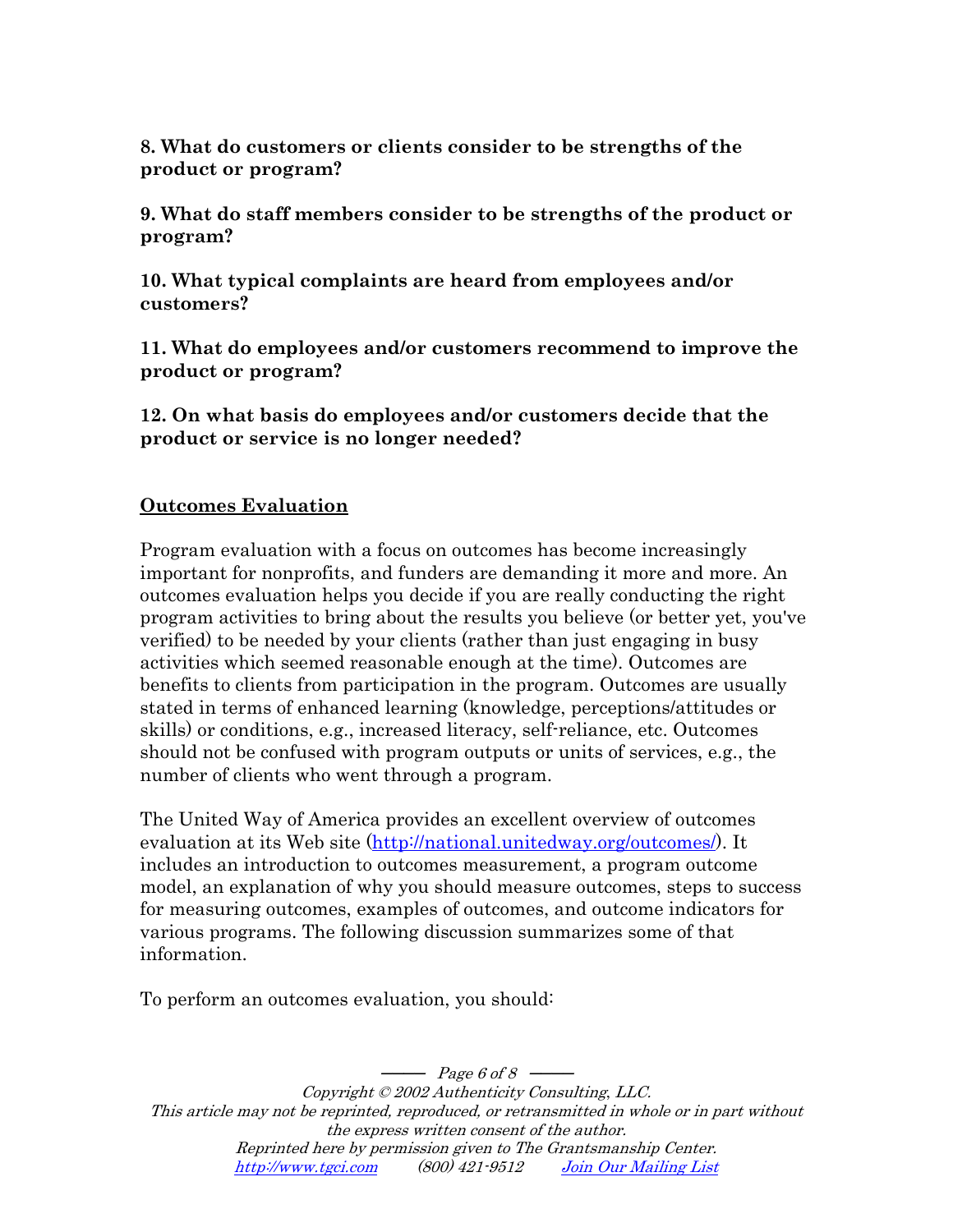**1. Identify the major outcomes that you want to examine or verify for the program under evaluation.** You might reflect on your mission (the overall purpose of your organization) and ask yourself what impacts you will have on your clients as you work towards your mission. For example, if your overall mission is to provide shelter and resources to abused women, then ask yourself what benefits this will have on those women if you effectively provide them shelter and other services or resources. As a last resort, you might ask yourself, "What major activities are we doing now?" and then for each activity ask, "Why are we doing that?" The answer to this "Why?" question is usually an outcome. This "last resort" approach, though, may just end up justifying ineffective activities you are doing now, rather than examining what you should be doing in the first place.

**2. Choose the outcomes that you want to examine**, prioritize the outcomes and, if your time and resources are limited, pick the top two or three most important outcomes to examine for now.

**3. For each outcome, specify what observable measures, or indicators, will suggest that you're achieving that key outcome with your clients.** This is often the most important and enlightening step in outcomes-based evaluation. However, it is often the most challenging and confusing step as well, because you're suddenly going from an amorphous concept (e.g., increased self-reliance) to specific activities (e.g., supporting clients in getting themselves to and from work). It helps to have a "devil's advocate" during this phase of identifying indicators, i.e., someone who can question why you can assume that an outcome was reached because certain associated indicators were present.

**4. Specify a "target" goal of clients**, i.e., the number or percentage of clients with whom you commit to achieving specific outcomes- for example, "increased self-reliance (an outcome) for 25 percent of adult, African American women living in Placerville neighborhood of Metropolis as evidenced by the following measures (indicators)..."

**5. Identify what information is needed to show these indicators**. For example, you'll need to know how many clients in the target group went through the program, how many of them reliably undertook their own transportation to work, and so on. If your program is new, you may need to evaluate the process in the program to verify that the program is indeed carried out according to your original plans.